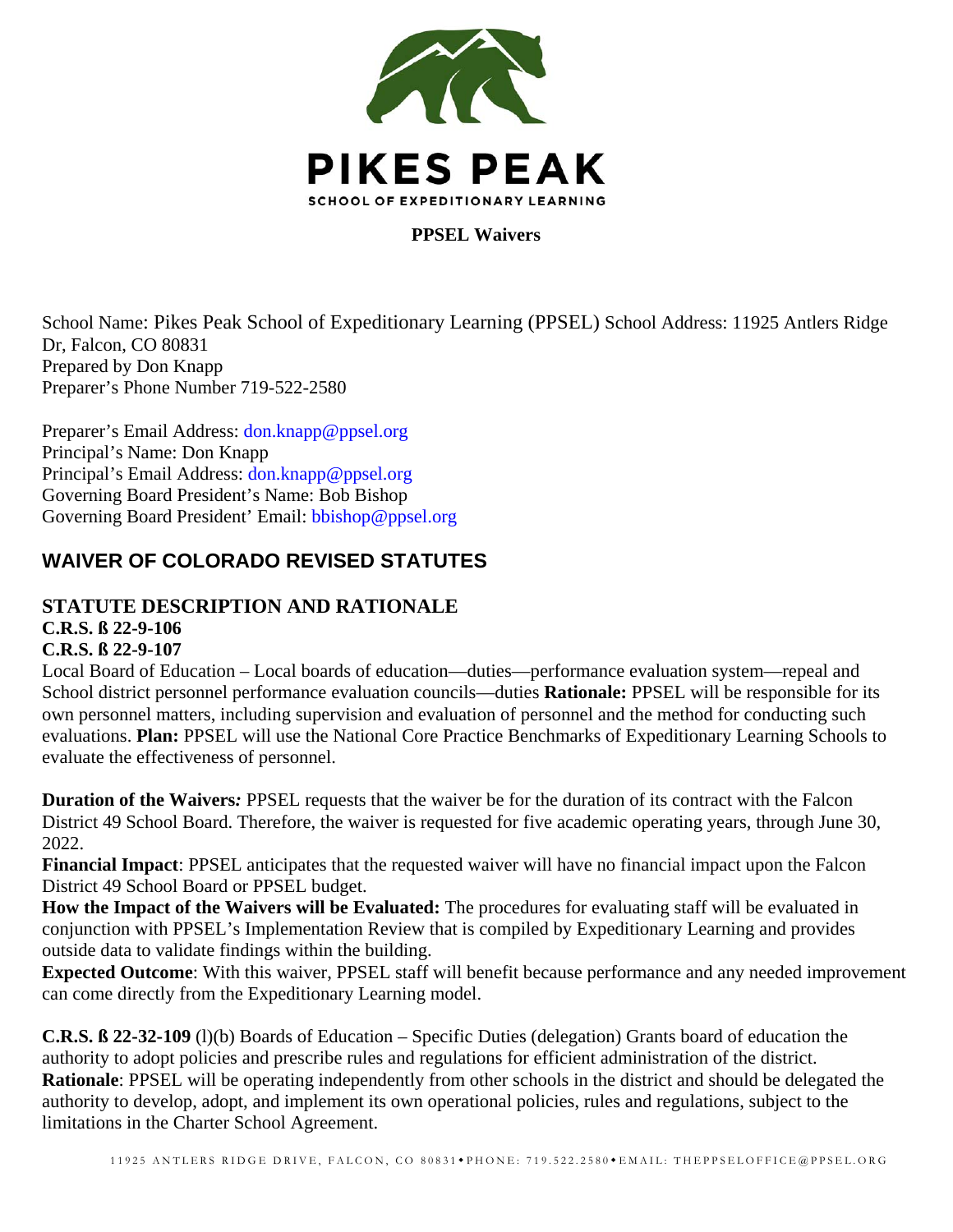

**Replacement Plan**: The Board of Directors of PPSEL will adopt policies and the

principal of PPSEL will prescribe rules and regulations.

**Duration of the Waiver**: PPSEL requests that the waiver be for the duration of its contract with the Falcon District 49. Therefore, the waiver is requested for five academic operating years, through June 30, 2022. **Financial Impact**: PPSEL anticipates that the requested waivers will have no financial impact on Falcon District 49. PPSEL will be able to adopt policies and prescribe rules and regulations consistent with its budget. **How the impact of the Waiver Will be Evaluated**: The impact of this waiver will be measured by the performance criteria and assessments that apply to PPSEL, as set forth in this Charter School Agreement. **Expected Outcome**: As a result of this waiver, PPSEL will be able to carry out its educational program, administer its affairs in an efficient manner, and accomplish its mission as set forth in the Charter School Agreement.

**C.R.S. ß 22-32-109** (l)(f) Boards of Education—Specific Duties (delegation) Requires the Board of Education to employ all personnel and fix their compensation.

**Rationale:** PPSEL will be responsible for its own personnel matters, including employing its own staff and establishing its own terms and conditions of employment, policies, rules and regulations, and providing its own training. Therefore, PPSEL requests that these statutory duties be waived or delegated from the Falcon District 49 Board of Education to the principal and Board of Directors of PPSEL. All PPSEL staff will be employed on an atwill basis.

**Replacement Plan**: PPSEL will be responsible for these matters rather than the District. A sample of the type of teacher contract that will be used at PPSEL is attached.

**Duration of the Waivers:** PPSEL requests that the waivers be for the duration of its contract with the Falcon District 49 School Board. Therefore, the waivers are requested for five academic years, through June 30, 2022. **Financial Impact**: PPSEL anticipates that the requested waiver will have no financial impact upon the Falcon District 49. PPSEL must operate within its budget and the cost of employing staff has been included in that budget. **How the Impact of the Waivers will be Evaluated:** The impact of the waivers will be measured by the same performance criteria and assessments as set forth in this Charter School Agreement.

**Expected Outcome**: As a result of these waivers, PPSEL will select, employ and provide professional development for its own teachers and staff, in accordance with the terms and conditions set forth in the Charter School Agreement.

**C.R.S. ß 22-32-110** (1) (h) Local Board Powers (delegation) Makes Board of Education responsible for terminating personnel.

**Rationale**: PPSEL will be responsible for its own personnel matters, including employing its own staff and establishing its own terms and conditions of employment, policies, rules and regulations, and terminating its own employees. Therefore, PPSEL requests that these statutory duties be waived or delegated from the Falcon District 49 Board of Education to the principal and Board of Directors of PPSEL. The success of PPSEL will

depend in large part upon its ability to select and employ its own staff and to terminate individual staff members should they not perform in accordance with this Charter School Agreement and the goals and objectives of the school. All PPSEL staff will be employed on an at-will basis.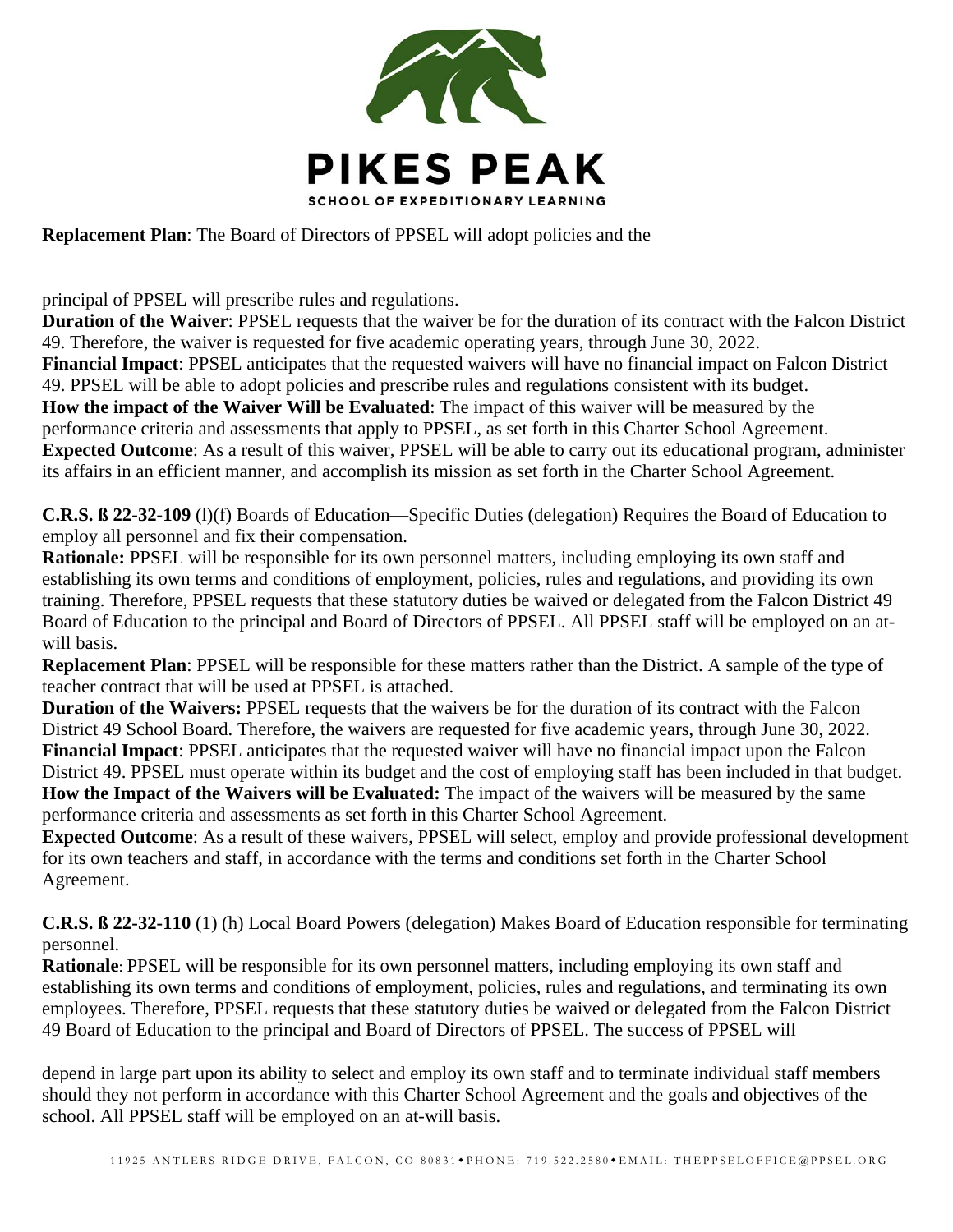

**Replacement Plan**: PPSEL will be responsible for these matters rather than the District. A sample of the type of teacher contract that will be used in the PPSEL is attached. **Duration of the Waiver**: PPSEL requests that the waivers be for the duration of its contract with the Falcon District 49 School Board. Therefore, the waivers are requested for five academic operating years, through June 30, 2022.

**Financial Impact**: PPSEL anticipates that the requested waivers will have no financial impact upon the Falcon District 49 School District. PPSEL must operate within its budget and the cost of employing staff has been included in that budget.

**How the Impact of the Waivers Will be Evaluated**: The impact of the waivers will be measured by the same performance criteria and assessments that apply to PPSEL, as set forth in this Charter School Agreement.

**Expected Outcome**: As a result of these waivers, PPSEL will select, employ and provide professional development for its own teachers and staff, in accordance with the terms and conditions set by this Charter School Agreement.

**C.R.S. ß 22-32-126** Employment & Authority of Principals (delegation) Authorizes Board of Education to employ Principals.

**Rationale**: PPSEL will be responsible for its own personnel matters, including employing the principal, its own staff and establishing its own terms and conditions of employment, policies, rules and regulations, and providing its own training. Principals employed at PPSEL will be employed on an at-will basis. Therefore, PPSEL requests that these statutory duties be waived or delegated from the Falcon District 49 Board of Education to the Board of Directors of PPSEL. The success of PPSEL will depend in large part upon its ability to select and employ its own principal and staff in accordance with this Charter School Agreement and the goals and objectives of the school. **Replacement Plan**: PPSEL will be responsible for these matters rather than the District. PPSEL principal and teachers will have flexibility in structuring professional development and school policies to meet their needs. **Duration of the Waiver**: PPSEL requests that the waivers be for the duration of its contract with the Falcon District 49 School Board. Therefore, the waivers are requested for five academic operating years, through June 30, 2022.

**Financial Impact**: PPSEL anticipates that the requested waivers will have no financial impact upon the Falcon District 49 School District. PPSEL must operate within its budget and the cost of employing staff has been included in that budget.

**How the Impact of the Waivers Will be Evaluated**: The impact of the waivers will be measured by the same performance criteria and assessments that apply to PPSEL, as set forth in this Charter School Agreement. **Expected Outcome**: As a result of these waivers, PPSEL will select, employ and provide professional development for its principal, teachers, and staff, in accordance with the terms and conditions set by the Charter School Agreement.

**C.R.S. ß 22-63-201** 

### **C.R.S. ß 22-63-402 (substantive)**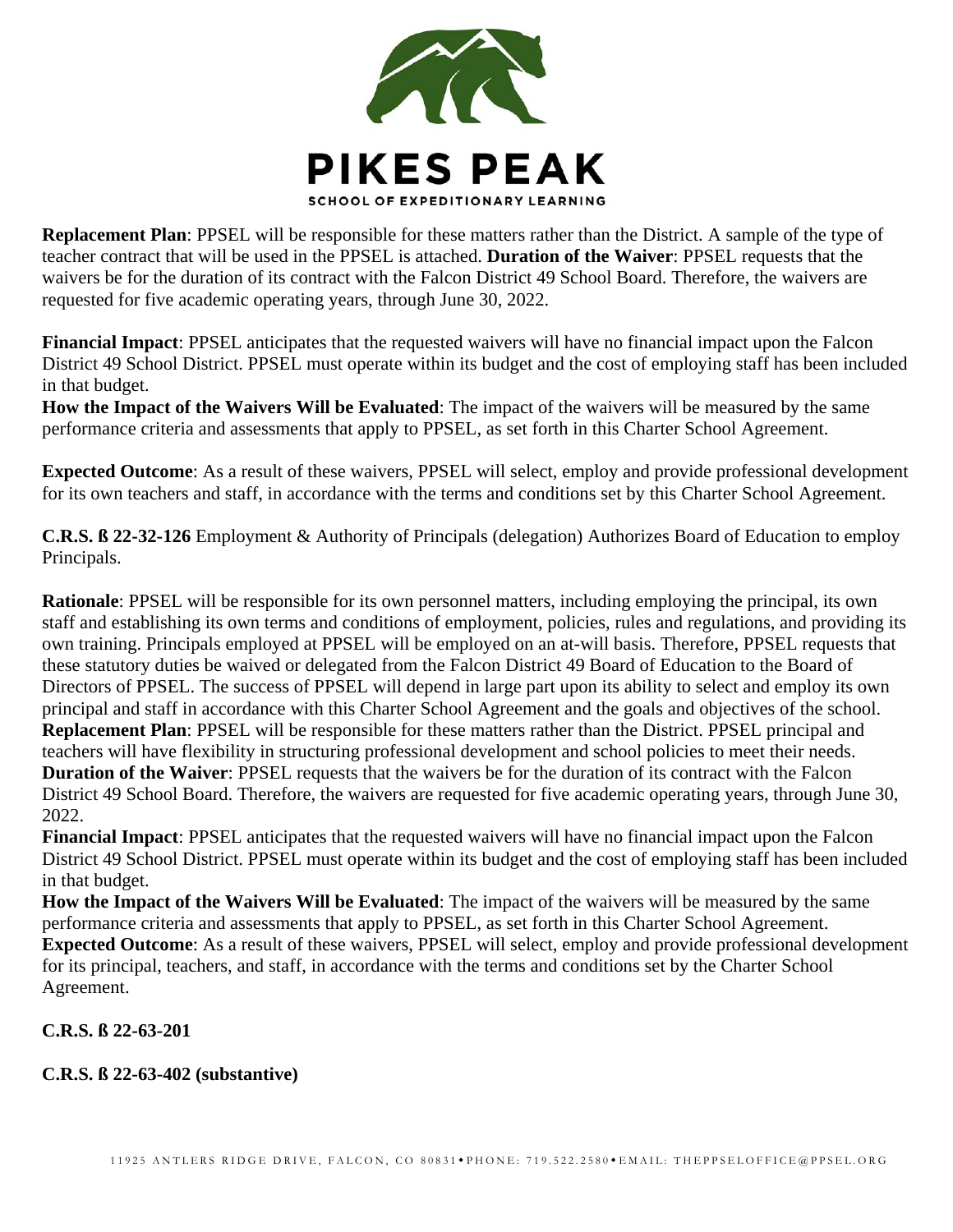

Employment – Certificate required Prohibits board from entering into an employment contract with a person who does not hold a teacher's certificate or letter of authorization. Services – Disbursements Prohibits disbursement of district monies to teacher without a valid teacher's certificate, letter of authorization or written authorization.

**Rationale:** PPSEL should be granted the authority to hire teachers and principals that will support the schools goals and objectives. The Principal will not function as a traditional district school principal, but rather will be responsible for a wider range of tasks and act as PPSEL's chief executive officer. PPSEL will seek to attract principals and teachers from a wide variety of backgrounds, including, but not limited to teachers from out-of- state, teachers with a lapsed Colorado certificate, persons with several years of successful teaching experience in a setting not requiring a license, as well as persons with business or professional experience. All employees of PPSEL will be employed on an at-will basis.

**Replacement Plan:** PPSEL will, where possible, hire certified teachers and principals. However, in some instances it may be advantageous for PPSEL to be able to hire teachers and/or principals without a certificate and who possess unique background and/or skills or fill the need of PPSEL. Although PPSEL is waiving out of the teacher licensure requirement, it will continue to meet all Highly Qualified requirements for teachers. **Duration of the Waivers:** PPSEL requests that the waivers be for the duration of its contract with the Falcon District 49. Therefore, the waiver is requested for five academic operating years, through June 30, 2022.

**Financial Impact:** PPSEL anticipates that the requested waivers will have no financial impact on Falcon District 49 or PPSEL.

**How the Impact of the Waivers Will be Evaluated:** The impact of these waivers will be measured by the performance appraisal criteria and assessments that apply to PPSEL, as per this Charter School Agreement.

### **C.R.S. ß 22-63-203**

Probationary Teachers – renewal and non-renewal of employment contract – Specific Duties Provides for contract with probationary teachers and allows for non-renewal and renewal of employment contract. **Rationale:** PPSEL should be granted the authority to develop its own employment contracts and terms and conditions of employment. PPSEL will be operating differently from other schools with a unique curriculum for which having the proper teaching staff is essential. Not every teacher who is successful in the regular public school will be successful in PPSEL. All employees of PPSEL will be employed on an at-will basis. **Replacement Plan:**  PPSEL's employment contract has terms of non-renewal and renewal of employment contracts, and payment of salaries upon termination of employment of a teacher.

**Duration of the Waivers:** PPSEL requests that the waivers be for the duration of its contract with the Falcon District 49. Therefore, the waiver is requested for five academic operating years, through June 30, 2022. **Financial Impact:** PPSEL anticipates that the requested waivers will have no financial impact on Falcon District 49 or PPSEL.

**How the Impact of the Waivers Will be Evaluated:** The impact of these waivers will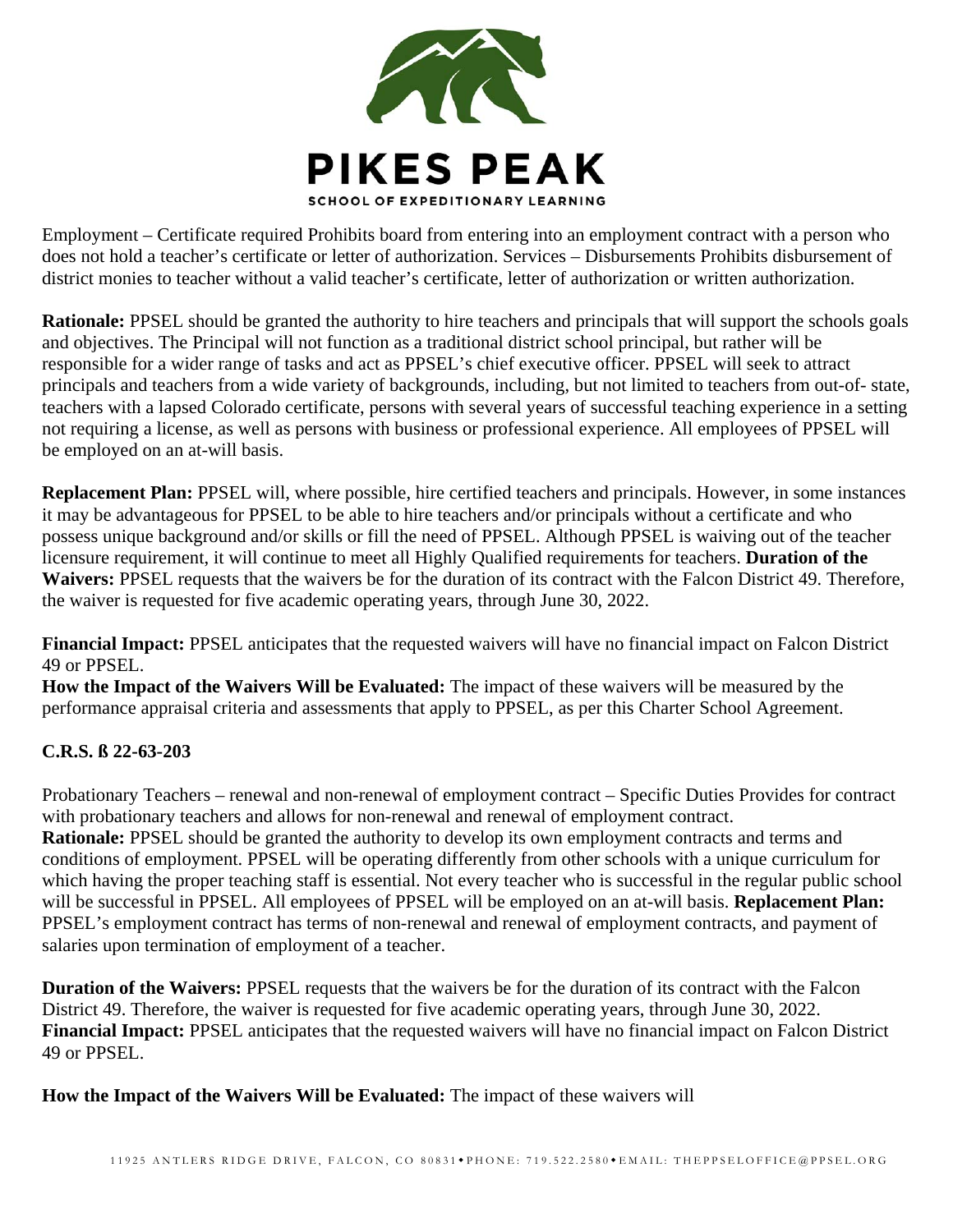

be measured by the performance appraisal criteria and assessments that apply to PPSEL, as per this Charter School Agreement.

**Expected Outcome:** As a result of these waivers, PPSEL will be able to employ professional staff possessing unique skills and/or background, filling all staff needs.

**C.R.S. ß 22-63-206** Teacher Employment, Compensation and Dismissal Act (substantive) Permits transfer of teachers between schools upon

recommendation of district's chief administrative officer.

**Rationale**: PPSEL is granted the authority under the Charter School Agreement to select its own teachers. The District should not have the authority to transfer its teachers into PPSEL or transfer teachers from PPSEL to District schools, except as provided for in the Charter School Agreement.

**Replacement Plan**: PPSEL will hire teachers the best fit its program and needs. There will be no transfer of employees between Falcon District 49 and PPSEL.

**Duration of the Waiver**: PPSEL requests that this waiver be for the duration of its contract with the Falcon District 49 Board. Therefore, the waiver is requested for five academic operating years, through June 30, 2022.

**Financial Impact**: PPSEL anticipates that the requested waivers will have no financial impact on Falcon District 49 or PPSEL.

**How the Impact of the Waiver Will be Evaluated**: The impact of this waiver will be measured by the performance criteria and assessments that apply to PPSEL, as set forth in this Charter School Agreement.

**Expected Outcome**: PPSEL expects that as a result of this waiver it will be able to manage its own personnel affairs.

**C.R.S. ß 22-63-301** Transfer Employment, Compensation and Dismissal Act Grounds for dismissal.

**C.R.S. ß 22-63-302** Procedures for dismissal of teachers. (substantive)

**Rationale**: The success of PPSEL in accomplishing its mission is dependent primarily upon the talents, skills and personal commitment of its teachers. PPSEL must be able to terminate employees who cannot deliver its educational program successfully. The concept of tenure does not apply to PPSEL as the school is only of limited duration. All employees of PPSEL will be employed on an at-will basis.

**Replacement Plan**: Continued employment in PPSEL shall be subject to an annual satisfactory performance evaluation. Teachers who are rated unsuccessful may be terminated by PPSEL.

**Duration of the Waivers**: PPSEL requests that the waivers be for the duration of its contract with the Falcon District 49 Board. Therefore, the waivers are requested for five academic operating years, through June 30, 2022.

**Financial Impact**: PPSEL anticipates that the requested waivers will have no financial impact on Falcon District 49 or PPSEL. PPSEL must operate within its budget and the cost of employing staff has been included in that budget.

**How the Impact of the Waivers Will be Evaluated**: The impact of these waivers will be measured by the performance criteria and assessments that apply to PPSEL, as set forth in this Charter School Agreement.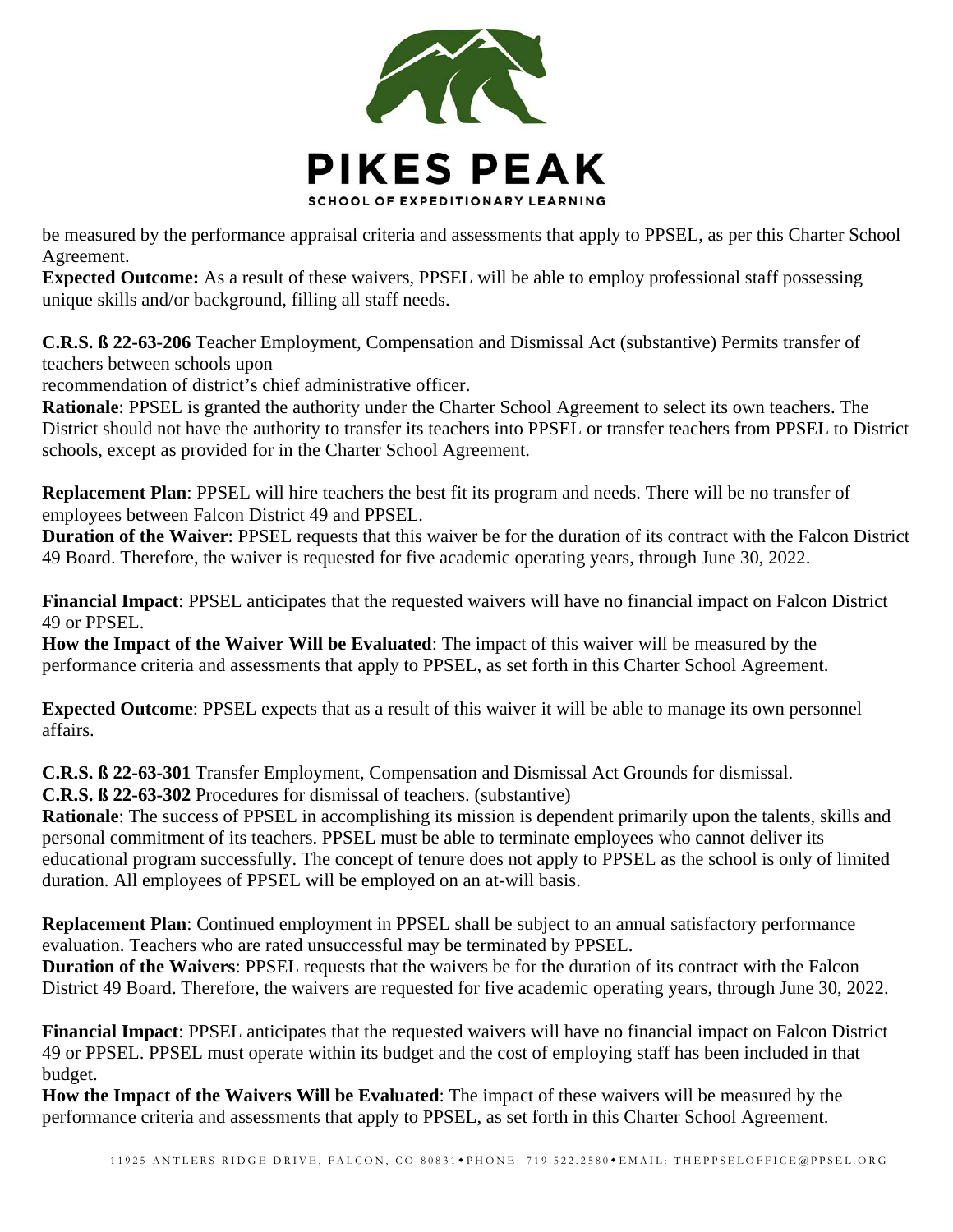

**Expected Outcome**: As a result of these waivers, PPSEL will be able to provide

instruction in accordance with the philosophy and mission as stated in this Charter Proposal.

**C.R.S. ß 22-63-401** Transfer Employment, Compensation and Dismissal Act (delegation) Provides for district board of education to adopt a salary schedule

and place teachers on the schedule.

**Rationale**: PPSEL should be delegated the authority to determine compensation rates, in accordance with the Charter School Agreement. The workday and work year in PPSEL may be different from that of the District and compensation must be adjusted accordingly.

**Replacement Plan**: PPSEL will adopt its own salary schedule. PPSEL will set competitive rates for each level of teachers it employs. PPSEL principal will determine the placement of teachers on the salary schedule. The District salary schedule will be used as a guideline for developing PPSEL's salary schedule.

**Duration of the Waiver**: PPSEL requests that the waivers be for the duration of its contract with the Falcon District 49. Therefore, the waiver is requested for five academic operating years, through June 30, 2022.

**Financial Impact**: PPSEL anticipates that the requested waivers will have no financial impact on Falcon District 49. PPSEL will be able to employ teachers and determine a salary schedule consistent with its budget.

**How the impact of the Waiver Will be Evaluated**: The impact of this waiver will be measured by the performance criteria and assessments that apply to PPSEL, as set forth in this Charter School Agreement. **Expected Outcome**: As a result of this waiver, PPSEL should be able to attract qualified personnel and provide instruction in accordance with the philosophy and mission as stated in this Charter Proposal.

**C.R.S. ß 22-32-109** (l)(b) Boards of Education – Specific Duties (delegation) Grants board of education the authority to adopt policies and prescribe rules and regulations for efficient administration of the district.

**Rationale:** PPSEL will be operating independently from other schools in the district and should be delegated the authority to develop, adopt, and implement its own operational policies, rules and regulations, subject to the limitations in the Charter School Agreement.

**Replacement Plan**: The Board of Directors of PPSEL will adopt policies and the principal of PPSEL will prescribe rules and regulations.

**Duration of the Waiver**: PPSEL requests that the waiver be for the duration of its contract with the Falcon District 49. Therefore, the waiver is requested for five academic operating years, through June 30, 2022.

**Financial Impact**: PPSEL anticipates that the requested waivers will have no financial impact on Falcon District 49. PPSEL will be able to adopt policies and prescribe rules and regulations consistent with its budget.

**How the impact of the Waiver Will be Evaluated**: The impact of this waiver will be measured by the

performance criteria and assessments that apply to PPSEL, as set forth in this Charter School Agreement.

**Expected Outcome**: As a result of this waiver, PPSEL will be able to carry out its educational program, administer its affairs in an efficient manner, and accomplish its

mission as set forth in the Charter School Agreement. ------

### **Rationale and Replacement Plan for Waiver Request – School Readiness Assessments State Statute 22‐7‐ 1014(2)(a)**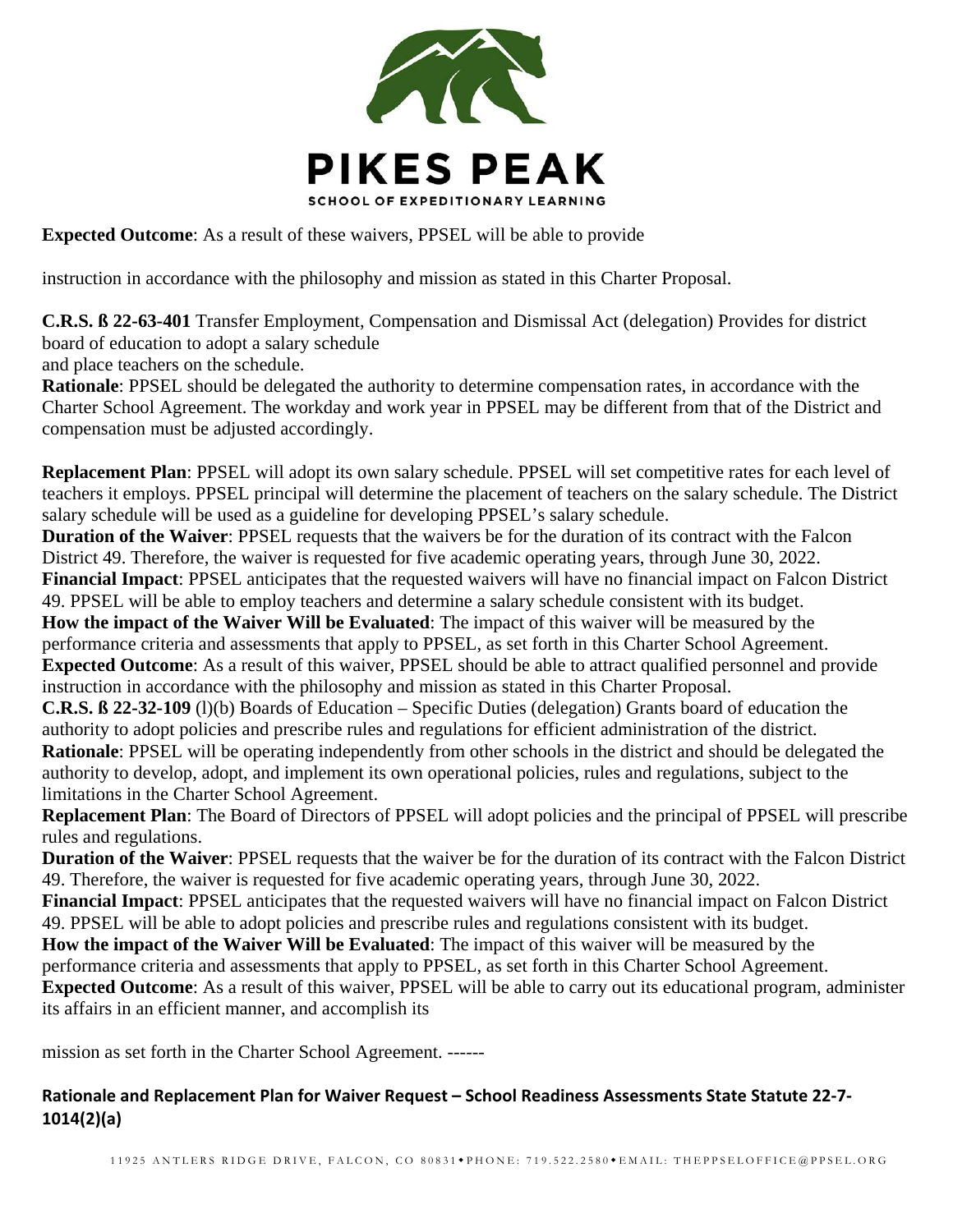

**Basic Information: School Name:** Pikes Peak School of Expeditionary Learning **School Address:** 11925 Antler's Ridge Dr. Falcon, CO 80831

**Prepared by:** Don Knapp **Preparer's Phone Number:** 719‐522‐2580 **Preparer's Email Address:** don.knapp@ppsel.org

**Charter School Contact:** Don Knapp **Charter School Contact Email Address:** don.knapp@ppsel.org

#### **District Contact:** Andrew Franko **District Contact Email Address:** afranko@d49.org

**Rationale**. Pikes Peak School of Expeditionary Learning (PPSEL) should have the authority to implement relevant curriculum and assessment that ensure student success in higher learning. PPSEL already has systems in place for how kindergarten students are assessed and monitored through intervention and individualized learning plans, as well as data analysis and vertical alignment. Support is readily available through numerous avenues based throughout the program.

#### **Replacement Plan**.

1. Physical well‐being and motor‐development:

Students participate weekly in structured P.E. classes that meet or exceed state standards. Students are assessed on motor development skills acquired through the year. State standards are part of what is used to monitor and assess students.

Students participate weekly in art education that meets or exceeds state standards. Development of fine motor skills is achieved through drawing, painting, and creating. Students are assessed on motor development skills acquired through the year.

Students participate weekly in music education that meets or exceeds state standards. Students participate in a variety of movement and rhythm exercises. Students are assessed throughout the year.

Assessment information is gathered by observation protocols based on appropriate developmental guidelines and State Standards in the area of physical well‐being and motor development. Grade level teachers use

consistent observation protocol and fine/gross motor checklists. 2. Social‐emotional development: (Based on State Standards)

Students are instructed in the character traits and observable measures of the school. This includes classroom, cafeteria, hallways and recess.

Using research from Rick Stiggins, the school incorporates character as part of classroom and school objectives. Each day students receive instruction and checkpoints on social skills and cues.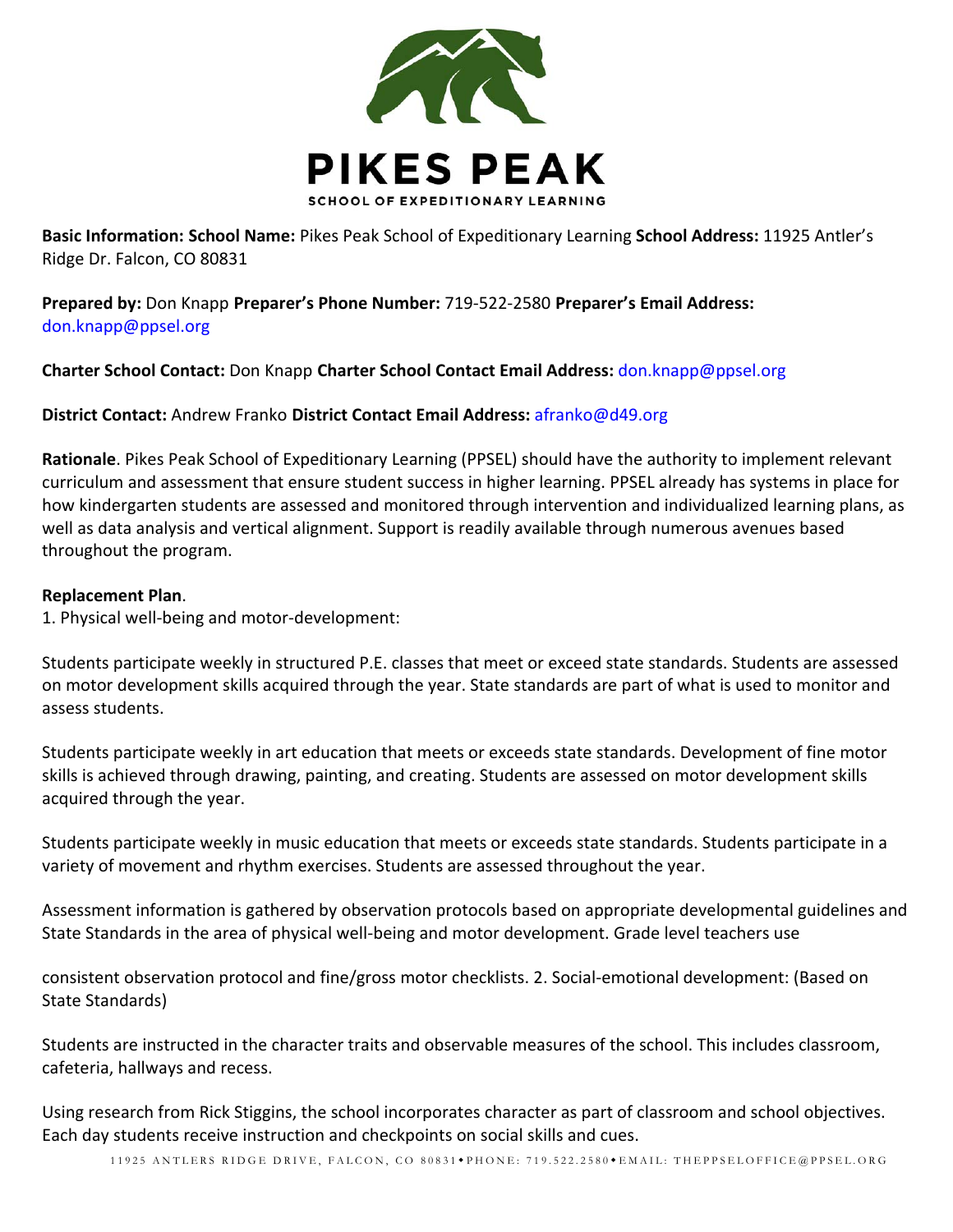

Various classroom positive behavior techniques are implemented. This can include, but is not limited to, green/yellow/red charts, clip chart, whole class rewards and individual behavior charts. These are designed to strengthen self- regulation and executive function that support students in paying attention, following directions, and self‐managing behavior.

PPSEL students discuss, incorporate, and model "Observable Character Traits" throughout the day. Each morning, classrooms start with an Opening Circle to discuss the data based on their character successes and obstables.

Assessment information is gathered by observation protocols based on appropriate developmental guidelines and State Standards.

3. Language and Comprehension Development: (Based on State Standards)

Expeditionary Learning is an integrated literacy model, which means that in addition to regular literacy instruction, literacy skills are interwoven into all content areas throughout the day. All staff, whether classroom teachers or other staff, receive instruction on literacy and literacy integration. Consistent progress monitoring is done to track growth.

Students have consistent access to digital programming options that support the development of reading, language and comprehension skills.

The DIBELS‐Next assessment is administered 3 times per year. Any student who does not meet the grade level benchmark is progress monitored every 2 weeks. Students not meeting benchmark are further assessed to determine the literacy area of greatest need. Diagnostic assessment tools include, but are not limited to, BURST and DIBELS Deep.

Students falling below benchmark on two consecutive administrations, with supporting progress monitoring data, are placed on a READ Plan and given an

additional 30 minutes of small group instruction/intervention daily. 4. Cognition and General Knowledge: (Based on State Standards)

Students receive daily math instruction. PPSEL utilizes a curriculum that addresses the Colorado State Standards. Differentiated small group instruction is a component of a daily workshop time where specific student needs are addressed. Specific work with number sense is incorporated daily.

PPSEL students receive in depth science and social studies lessons as part of the school curriculum ("Expeditions"). Expeditions are long‐term, in‐depth, integrated units that are based on Colorado State Standards and allow for high student engagement.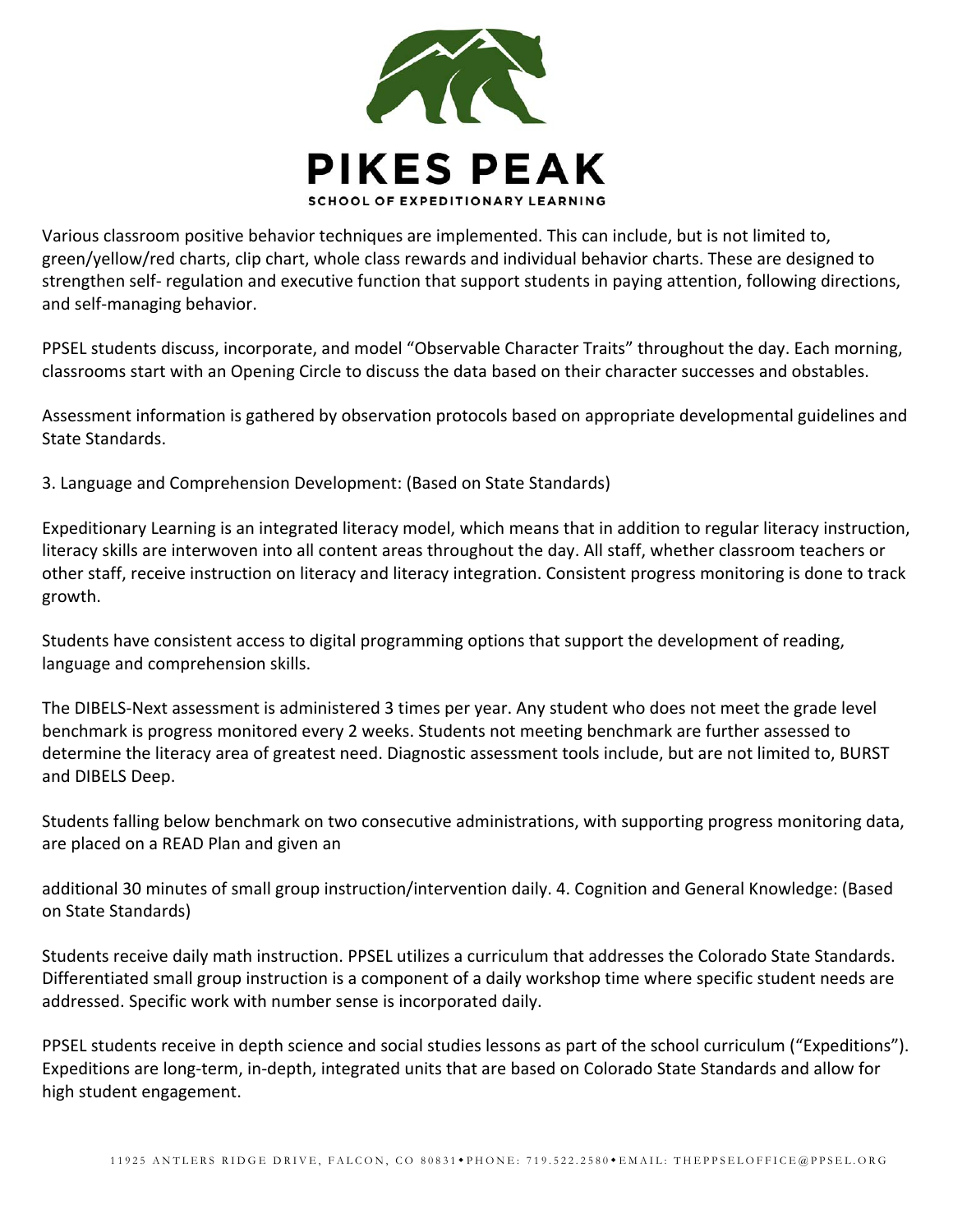

Students are assessed three times per year using, but not limited to, common school assessments. These assessments are vertically aligned to all grades and based on Colorado State Standards.

Assessment information is gathered from formal and informal assessments and classroom teacher observations based on appropriate developmental guidelines and Colorado State Standards.

Methods and assessments used by PPSEL are clear and relevant and have the goal of improving student academic growth, and meet the intent of the quality of the standards established in State Statute 22‐7‐ 1014(2)(a)

**Duration of the Waiver**: PPSEL requests that the waiver be for the duration of its contract with Falcon 49 School District which is through June 30, 2022.

**Financial Impact**: PPSEL anticipates that the requested waiver will have no financial impact on the Falcon 49 School District or the PPSEL budget.

**How the Impact of the Waiver will be Evaluated**: The impact of this waiver will be measured by the same performance criteria and assessments that apply to the school, as set forth in PPSEL's charter school contract.

**Expected Outcome**: With this waiver, Pikes Peak School of Expeditionary Learning will be able to continue providing quality programming and appropriate assessments and support that ensure high levels of student success.

----

Rationale and Replacement Plan for Waiver Request C.R.S. 22‐2‐112(1)(q)(I) Commissioner – Duties

**Rationale**. Pikes Peak School of Expeditionary Learning (PPSEL) has established a performance evaluation system and received a waiver from CRS 22‐9‐106 enabling its use of that system. Due to this prior waiver, PPSEL should not be required to report their teacher evaluation ratings as a part of the commissioner's report as required by CRS 22‐2‐112 (1)(q)(I).

**Replacement Plan**. If granted this waiver PPSEL will not be required to report their teacher evaluation data. However, the data provided by PPSEL's teacher evaluation system is a critical component in the decision‐making process for retention, promotion and placement of the school's teachers. In addition, the evaluation data is used to inform professional development decisions for each teacher.

**Duration of the Waiver**. PPSEL requests that the waiver be for the duration of its contract with Falcon 49 School District which is through June 30, 2022.

**Financial Impact**: PPSEL anticipates that the requested waiver will have no financial impact on the Falcon 49 School District or the PPSEL budget.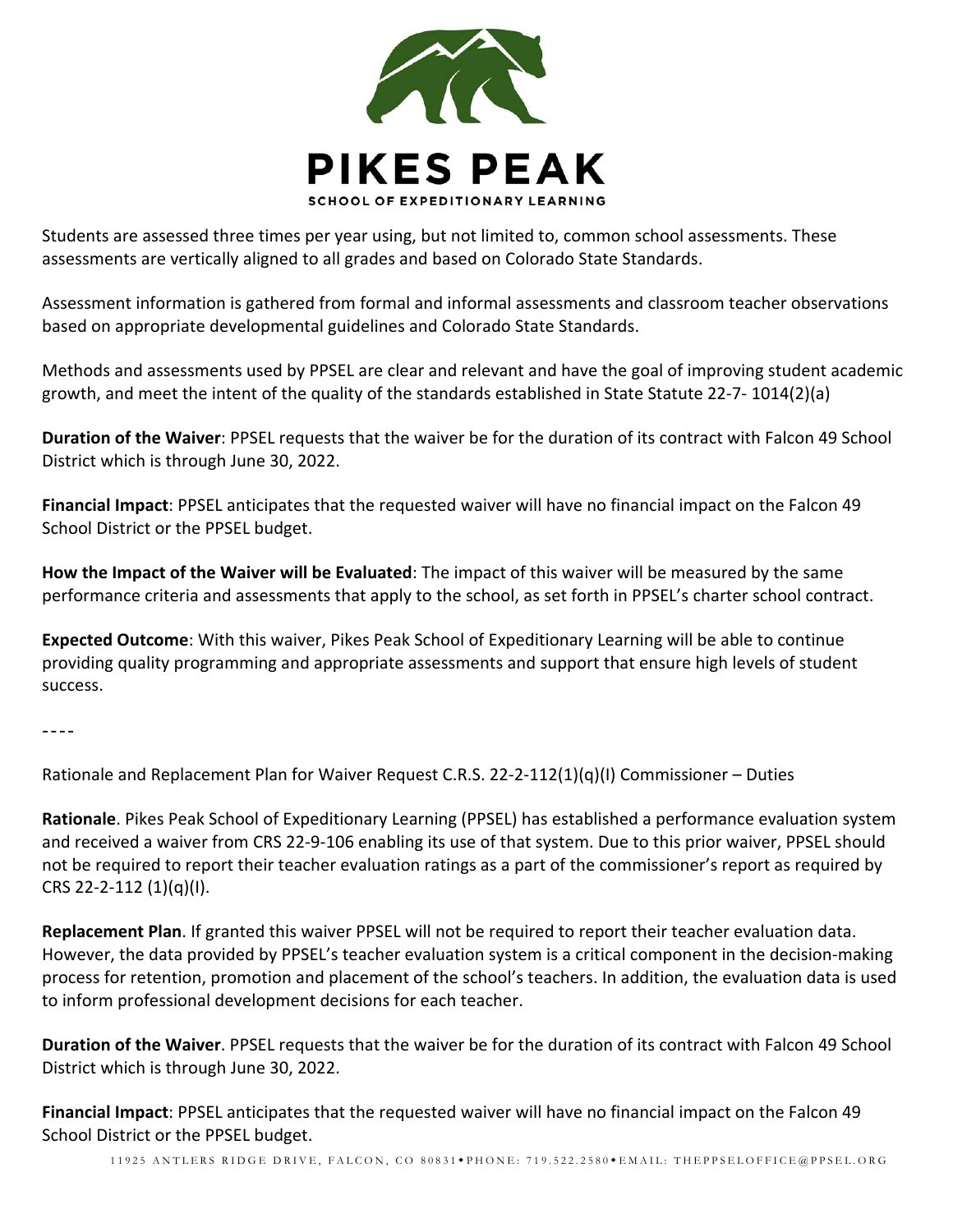

**How the Impact of the Waiver will be Evaluated**. The impact of this waiver will be measured by the same performance criteria and assessments that apply to the school, as set forth in PPSEL's charter school contract.

**Expected Outcome**. With this waiver, the school will be able to spend more time reviewing the teacher evaluation data for important, internal use to promote good teaching.

‐‐‐‐

Automatic Waivers

#### **AUTOMATIC DISTRICT WAIVERS**

- AD‐ Educational Philosophy/School District Mission DJB‐ Purchasing Procedures
- DKA‐ Payroll Procedures/Schedules
- DKB‐ Salary Deductions

DKC – Expenses Authorization/Reimbursement EBCE – School Closings and Cancellations EBCE‐R‐ District‐wide Closure Procedures for Employees EEAA‐ Walkers and Riders FF‐R – Naming of Facilities FF/FF/r – Facility Naming GBEBA‐ Staff Dress, Accessories, and Grooming for Certificated Staff (Teachers) GBEBA‐R‐ Staff Dress, Accessories, and Grooming for Certificated Staff (Teachers) Procedures GBEBB‐ Dress Code for Non‐Teaching Staff GBGA – Staff Health GBGB – Staff Personal Security and Safety GBJ – Personal Records and Files GBK – Staff Concerns/Complaints/Grievances GC – Professional Staff GCB‐ Professional Staff Contracts and Compensation GCBC ‐ Professional Staff Supplementary Pay Plans/Overtime (Athletic Coaches) GCBD ‐ Professional Staff Fringe Benefits GCCAF – Instructional Staff Sabbaticals GCCAG ‐ Instructional Staff Restoration of Health Leave GCCBA – Administrative Staff Sick Leave GCCBB ‐ Administrative Staff Personal/Emergency/Legal/Religious Leave GCCBC ‐ Administrative Staff Maternity/Paternity/Parental Leave GCCBE ‐ Administrative Staff Conferences/Training Workshops GCCBF – Administrative Staff Sabbaticals GCCBG ‐ Administrative Staff Restoration of Health Leave GCCBH ‐ Administrator General Leave of Absence